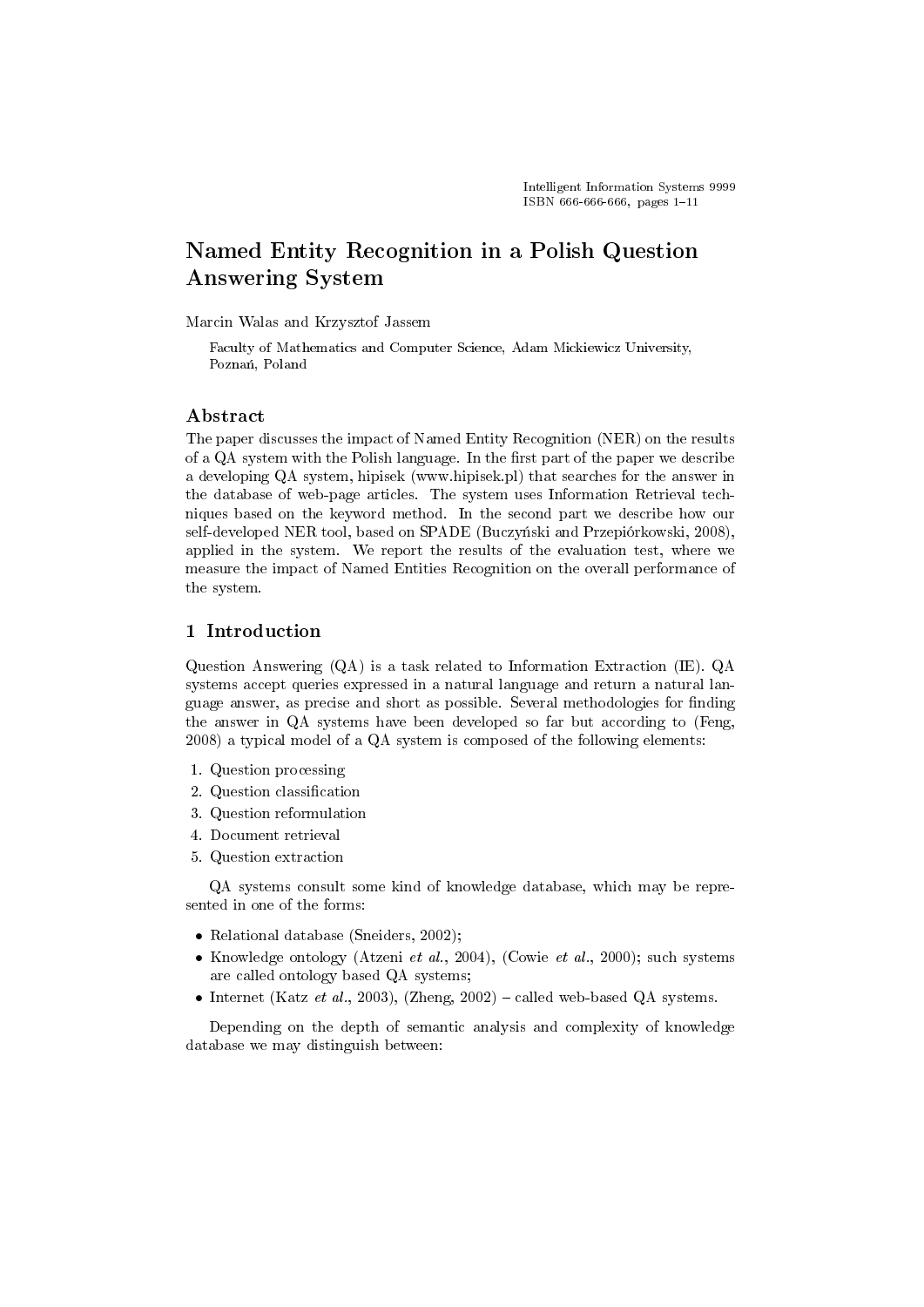- Shallow QA systems;
- Deep QA systems.

Shallow QA systems use standard Information Retrieval methods. Brill et al (Brill et al., 2002) introduce a method that sends a set of queries to an Internet search engine and then statistically processes the set of returned documents. Another approach, used for answering encyclopedic questions, applies answer templates, which are generated automatically (Lee et al., 2005), (Ravichandran and Hovy, 2002). The AnswerBus system (Zheng, 2002) returns a short fragment of a text, which contains the answer.

Deep QA systems carry out more refined question analysis and processing. The goals is to maximise the answer precision and correctness. Such systems apply methods for semantic analysis. Shari and Li introduce the use of Named Entity Recognition module in a QA system (Srihari and Li, 1999). Named Entities play the crucial role in extracting the answer also in the system described in (Noguera et al., 2005).

There exist very few QA systems dealing with the Polish language (only one on-line Polish QA service is known to the authors, namely www.ktoco.pl). The aim of our project is to create a web-based Polish QA system that carries out some semantic processing. We have implemented a shallow method based on the Internet query formulation. We have enriched our system with deep elements, such as use of several thesauri and a tool for Named Entity Recognition. We have limited ourselves to questions about time, space and person. Section 2. is a general overview of the system. Section 3. provides some details on question processing. Section 4. deals with the process of extracting answers. Section 5. reports how the NER module is implemented in the system. Section 6. gives evaluation of the impact of the NER module on the performance of the system. We conclude with the reference to future plans.

#### 2 System overview

Our project is an emerging Polish QA system (www.hipisek.pl), which processes questions asked in the Polish language and searches for the answer in the knowledge database acquired automatically from plain-text documents concerning press news.

In our system we use linguistic tools and resources in the process of question analysis. We use Information Retrieval algorithms in the search for the answer. We assume that the answer is a sentence (or a set of sentences) occurring in the indexed knowledge database – we do not attempt to reformulate the answer. Our approach consists in transforming the question to a set of search engine queries, the response to which forms a small set of hypothetical answers, which are then ranked for their assessed relevancy to the question.

Knowledge database is created by means of a web-crawler program, which automatically extracts plain-text documents excerpted from the articles on the Polish news websites. Each document in our database is equipped with the following metainformation:

• Title  $-$  the title of the article;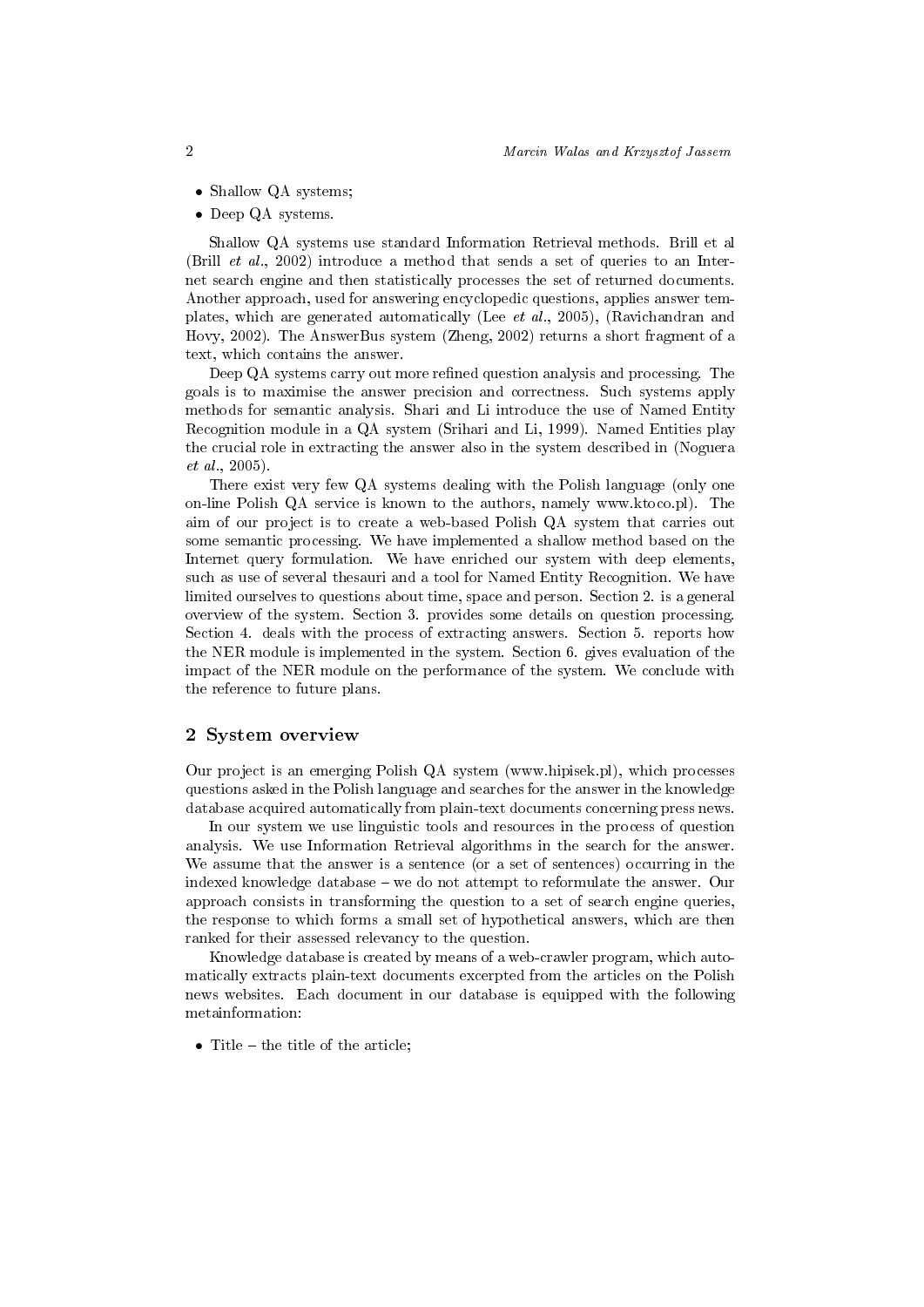- Stamp  $-$  the date of publishing of the article;
- Keywords  $-$  keywords attached to the article by the website;
- Url  $-$  url of the article.

Metainformation is acquired by our web-crawler directly from the indexed webpage of the article. Articles are indexed with the free search engine indexing machine Sphinx (Aksyonoff, 2001). The system processes the following types of questions:

- Who-questions (e.g. Who is the Prime Minister of Russia?);
- Questions about time (e.g. When were the first Olympic Games held?);
- Questions about place of the event (e.g.. Where were the first Olympic Games held?).

The question is processed in the following process:

- 1. Question is translated into our self-developed formalism QQuery;
- 2. QQuery is translated into a set of search-engine queries;
- 3. Using the Sphinx search-engine a set of documents is extracted from our knowledge base, (candidate document set);
- 4. From the candidate document set the system extracts sentence parts, which are most likely to contain the answer (candidate answer set);
- 5. All sentences from the candidate answer set are scored and the best scored sentences (together with their two neighbouring sentences  $-$  the proceeding and succeeding sentence) are returned as the answers to the processed question (answers scoring is outlined in Subsection 4.2).

In our approach we extend the keyword based question processing method presented in (Zheng, 2002) and (Harabagiu and Bejan, 2005).

# 3 Question Processing

In the first step of the processing we identify base forms of all words in the sentence. We use our own automatically acquired Polish words lexicon  $Dplement$  (Gralingski and Walas, 2009) in the process.

In next step we classify each word into one of the four classes:

- topic (a subject of the question);
- action (a main verb in the question);
- important lexemes (containing useful information in further question processing);
- redundant lexemes (i.e. prepositions).

Formally speaking, we translate the question into a structure (called QQuery) containing the following entities:

• TOPIC – the subject of question, which should be repeated in the answer;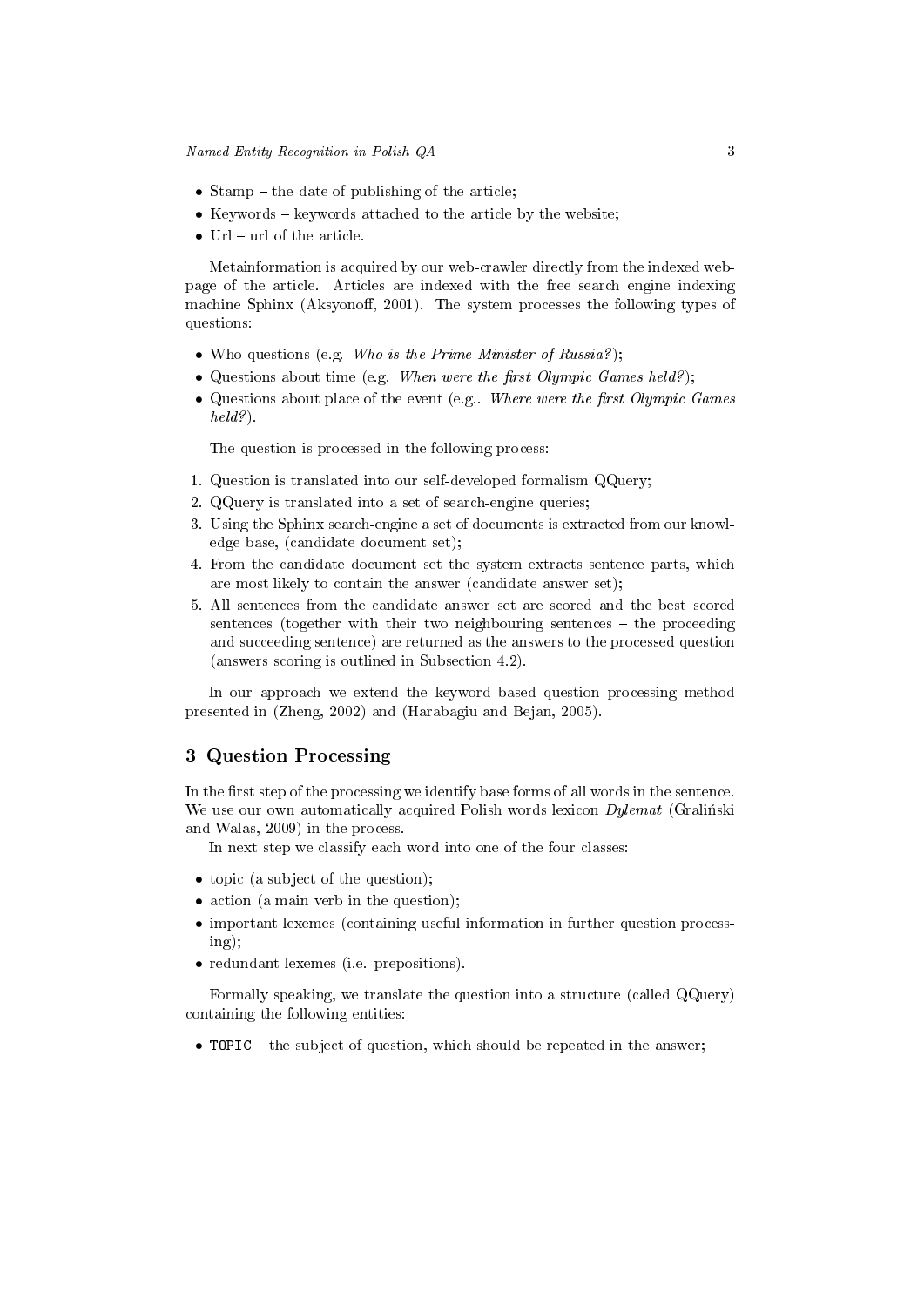- ACTION  $-$  the main activity of the TOPIC;
- CONSTRAINTS the rest of the lexemes from the question, containing important information (excluding redundant lexemes);
- TYPE  $-$  type of the question.

For example the question: Gdzie wczoraj prezydent Lech Kaczyński spotkał się  $z$  ministrem sprawiedliwości? (eng. Where did president Lech Kaczyński meet the Minister of Justice yesterday?) is parsed to following structure:

```
Type: PLACE PAST
Topic: prezydent[prezydent] Lech[Lech] Kaczyński[Kaczyński]
Action: spotka¢[spotkaª]
Constraints:
   minister[ministrem]
   sprawiedliwość[sprawiedliwości]
```
We define three question types: TIME (questions about time), PLACE (question about the place of the event) and PERSON (questions about people). Moreover, we add a subtype of the question, which refers to the time context of the question: PRESENT (current information), PAST (historical or out-of-date information). In some cases the question type remains undefined (when the question type is not supported in our system).

To perform the translation into the  $QQ$ uery we first perform linguistic analysis of the given question. Once all base forms of sentence tokens have been identified, we search for their synonyms (in our thesauri) in order to later record them in the QQuery structure.

Two methods are used in the translation:

- Rule-based;
- Heuristics-based

#### 3.1 Rule-based translation

Each rule consists of the match clause and the translation clause. The formalism for rule description is based on SPADE (Buczyński and Przepiórkowski, 2008). The match clause is a sort of a question template consisting of a number of match conditions, which all have to be fullled by the analyzed question. For example, the following match clause accepts questions of the type:  $Gdzie$  teraz jest ktos? (eng. Where is somebody now?):

#### Match: <normal=gdzie> <normal=teraz> <br/> <br/> <br/> <br/><>> <sem~name> <used~^{UPPER\_CASE}>?

A question matches the above rule if the first token can be normalized (by downcasing) to *gdzie* (eng. where), the second token can be normalized to teraz (eng. now), the third is a lexeme with the base form być (eng. to be), the fourth token should be a person name, and the last token is optional beginning with the upper-case letter (possibly a surname).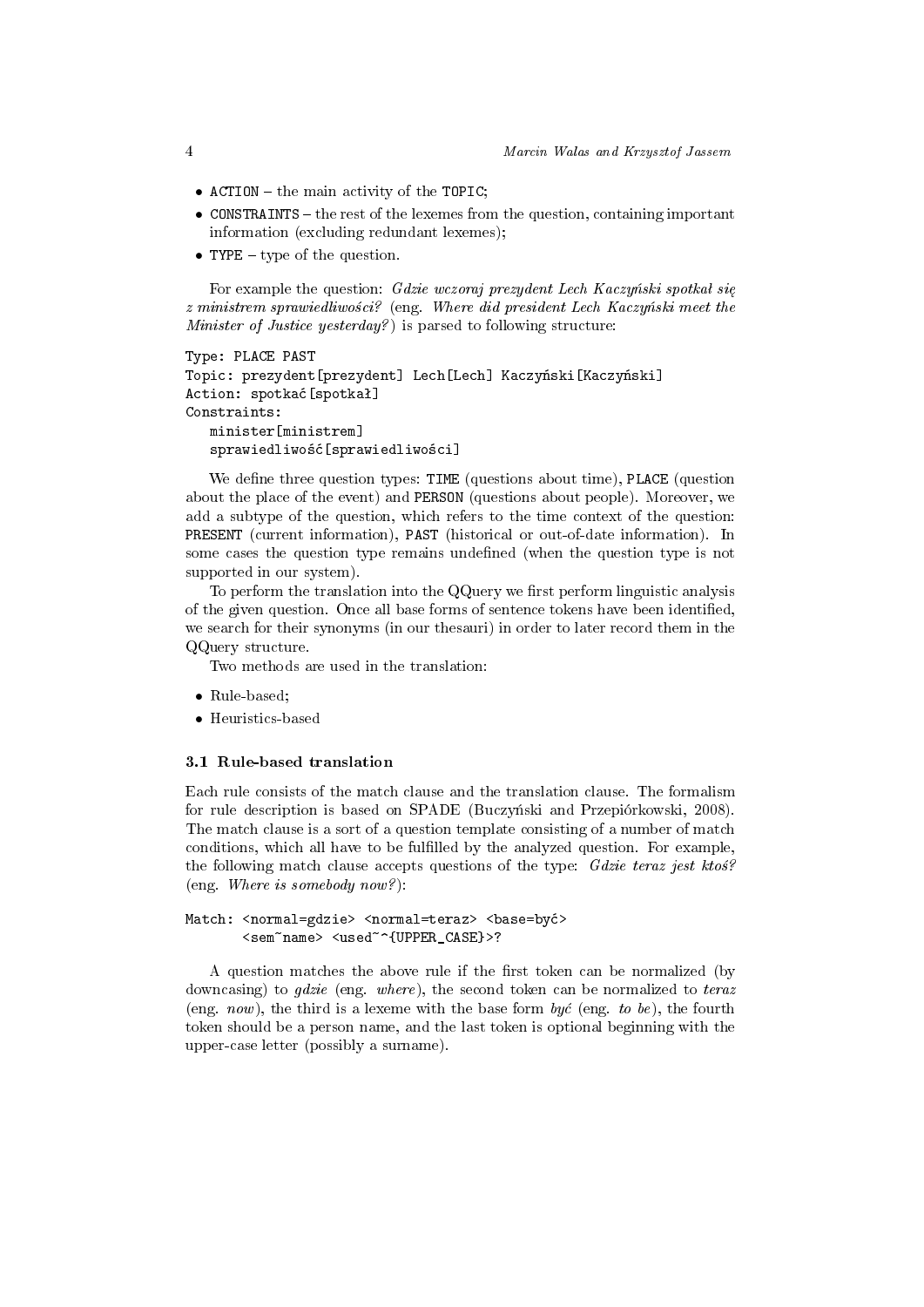The translation clause is an instruction on how to determine the question type and correspondence between tokens and the QQuery properties (e.g. token teraz determines the question type as PRESENT).

The next step is translation from the QQuery into the set of search-engine queries, where we use the reformulation method, introduced in (Tomuro and Tomuro, 2003). Hovewer, we do not perform full question reformulation. Instead, we automatically create small fragments of the reformulated question that are likely to occur near the answer. These are called search phrases. Search phrases are written to another QQuery entity: PHRASES entity.

#### 3.2 Heuristic-based translation

If processed question doesn't match any of dened rules, then heuristic-based translation method is used.

The method assigns scores to all lexemes from the input questions, which estimate their likelihood of belonging to an appropriate entity of the QQuery. The scores take into account: part of speech, position in the sentence and provided semantic information.

In particular we assumed that:

- Question topic is most likely a noun;
- Question action is most likely a verb;
- If named entity referring to object (i.e. place, person) occurs in question, it is likely that it is a question topic;
- If lexeme with semantical information referring to object (i.e. place, person) occurs in question, it is likely that it is a question topic;
- Question topic and action occur often near the beginning of the sentence (this is based on our observations of random parts of questions corpus collected by our system in development phase).

We assigned each factor a weight from a set of  $[0, 1]$  (basing on experiments). For each word we compute a score for being a topic or action of the question. Two best scored words are chosen.

## 4 Extracting Answers

We define an answer as a sentence containing information satisfying user information need. Moreover we provide an answer with the context defined as two neighbouring sentences (proceeding and succeeding).

Extraction of answers is divided into two phases:

- Retrieving documents, which are likely to contain answers (candidate document set);
- Extracting sentences, which are most likely to contain the answer, from the candidate document set.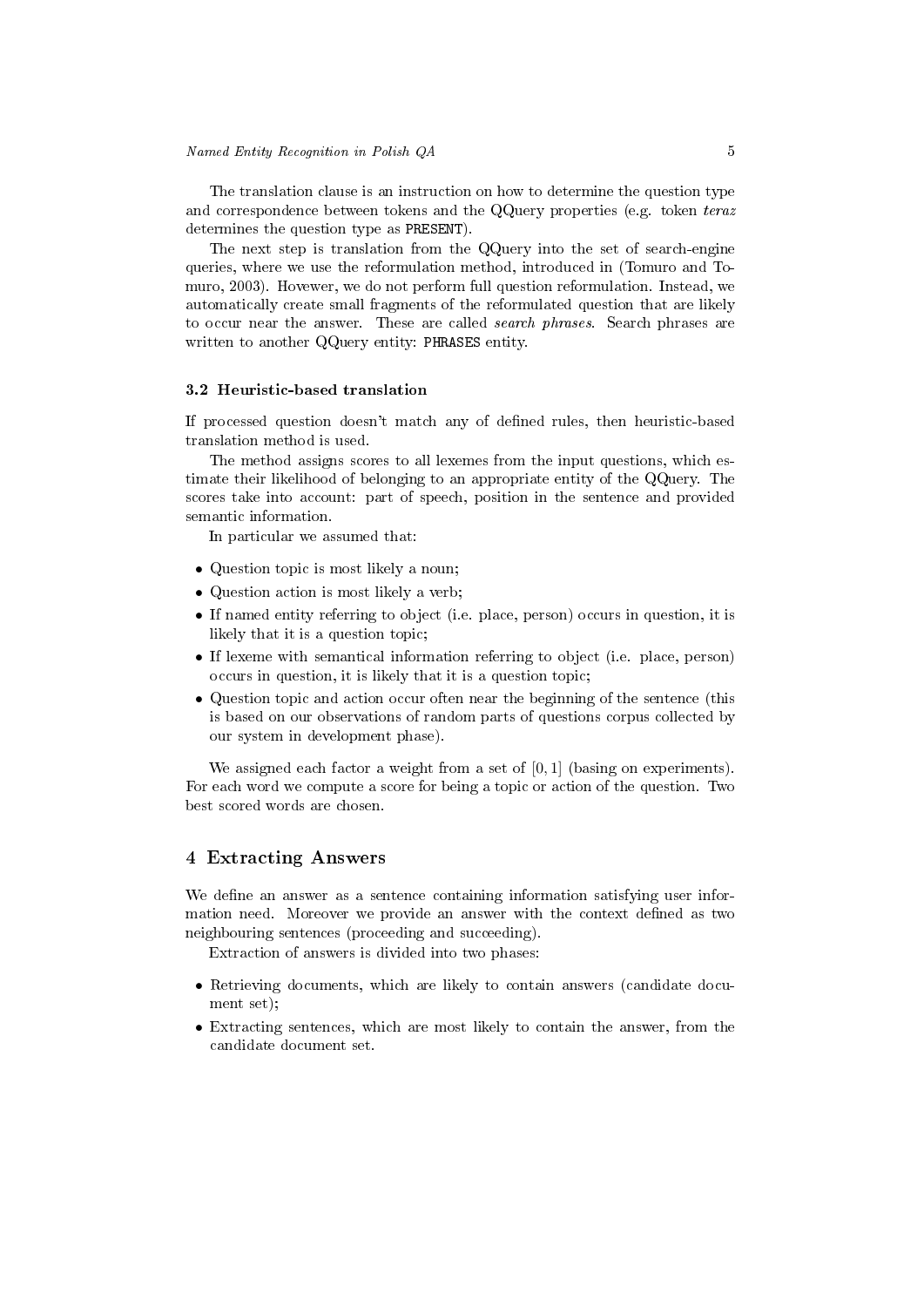#### 4.1 Document retrieval

The goal is to identify a possibly small set of documents that should contain the answer. We make the following assumptions:

- The neighbourhood of the answer contains one of the search phrases;
- The neighbourhood of the answer contains TOPIC and ACTION;
- The neighbourhood of the answer "is full" of lexemes occurring in the question or their synonyms.

Basing on the above assumptions we generate the following three types of search-engine queries:

- Phrase-clause-based query;
- Topic-based query;
- Bag-of-words query.

The phrase-clause-query is composed as an disjunction of all phrases from the PHRASES entity.

The topic-based query is a conjunction of the following elements:

- phrases of the form: TOPIC-ACTION;
- alternative of TOPIC and its synonyms:
- selected lexemes from the CONSTRAINTS entity;

The bag-of-words query is simply a concatenation of all lexemes in TOPIC, ACTION and CONSTRAINTS as well as their synonyms. The document candidate must contain TOPIC and at least half of the remaining lexemes.

The found documents are ranked with respect to scores returned by Sphinx. Sphinx scores are computed with the use of Okapi BM25 weighting scheme. Okapi BM25 takes into account frequency of term from query in whole indexed document collection (i.e. if document contains less frequent terms its rank is higher). For details see (Manning et al., 2008).

Ten highest ranked documents are forwarded to further processing (see Section 4.2).

## 4.2 Answer extraction

Each candidate sentence is scored with two marks: acceptance score and quality score. The acceptance score must exceed a given threshold value (fixed for each question type), to qualify a document as a potential answer. The quality score is used to rank potential answers in the order of their relevance to the question.

The following factors are taken into account in the scores:

- Method of sentence retrieval;
- Occurrence of the question topic (or its synonym);
- Occurrence of the question action (or its synonym);
- Number of question constraints satisfied by the answer (a question constraint is satisfied by the answer if constraint's lexeme or its synonyme occurs in the answer);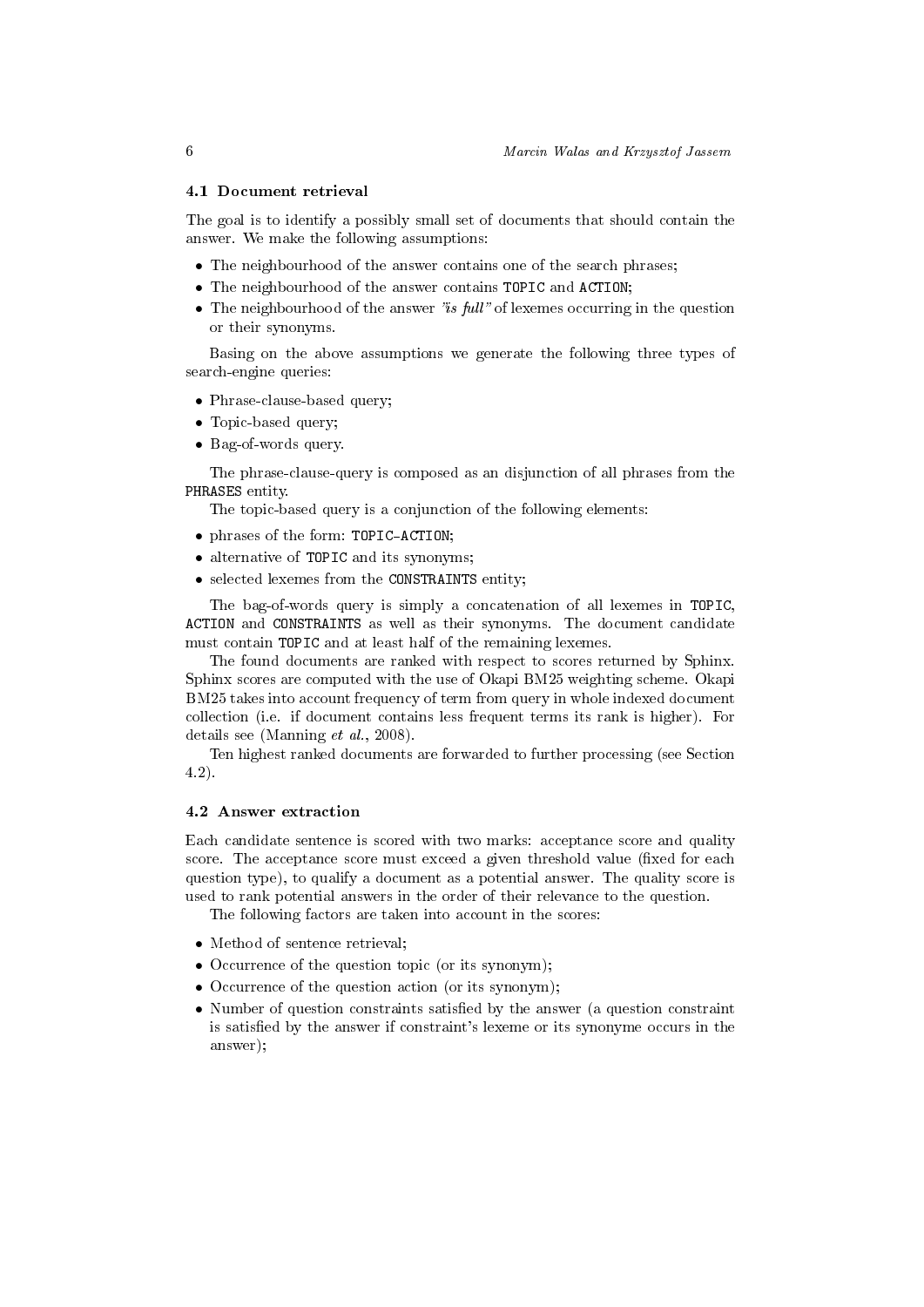- Quality of the source document (which is a fixed weight assigned to source website of the document);
- Score of the sentence's neighbourhood (one sentence before and one after);
- Occurrence of question topic in the keywords and topic of the source document;
- Publishing date.

Each factor is measured with the score from the set  $[0, 1]$ . The scores are aggregated using the weighted sum.

# 5 Named Entity Recognition in QA

We believe that deeper semantic analysis of the question can increase the precision of the answers. We have chosen to apply a NER module as the first step of our system upgrade. Named Entities may be dened as continuous parts of a text containing semantic information (i.e. address, organization names, date), and we expect from a NER module to mark Named Entities boundaries in the text and classify their types.

We have developed a rule-based NER tool for the Polish language on the basis of the NERT environment described in (Gralinski et al., 2009). The rules include semantic conditions that may be verified by free sources available online such as: TERYT (national register of administration division), list of Polish names, DBPedia (a database of structured information acquired from Wikipedia Project).

We assume that answers for specific types of questions should contain specific types of Named Entities, for example:

- Who-question's answer should contain a PERSON named entity;
- Where-question's answer should contain a PLACE named entity;
- When-question's answer should contain a TIME named entity.

We have applied these restrictions to our answer extraction module. Namely, we have added an additional acceptance rule saying that the answer (or its neighbourhood) for the specific type of the question must contain the corresponding Named Entity.

## 6 Evaluation

We have performed the following evaluation experiments:

- Usability test;
- Expected information test;

In all tests we restricted the test to types of questions that are processed by our QA system. Moreover, we restricted the domain to facts included in our knowledge database.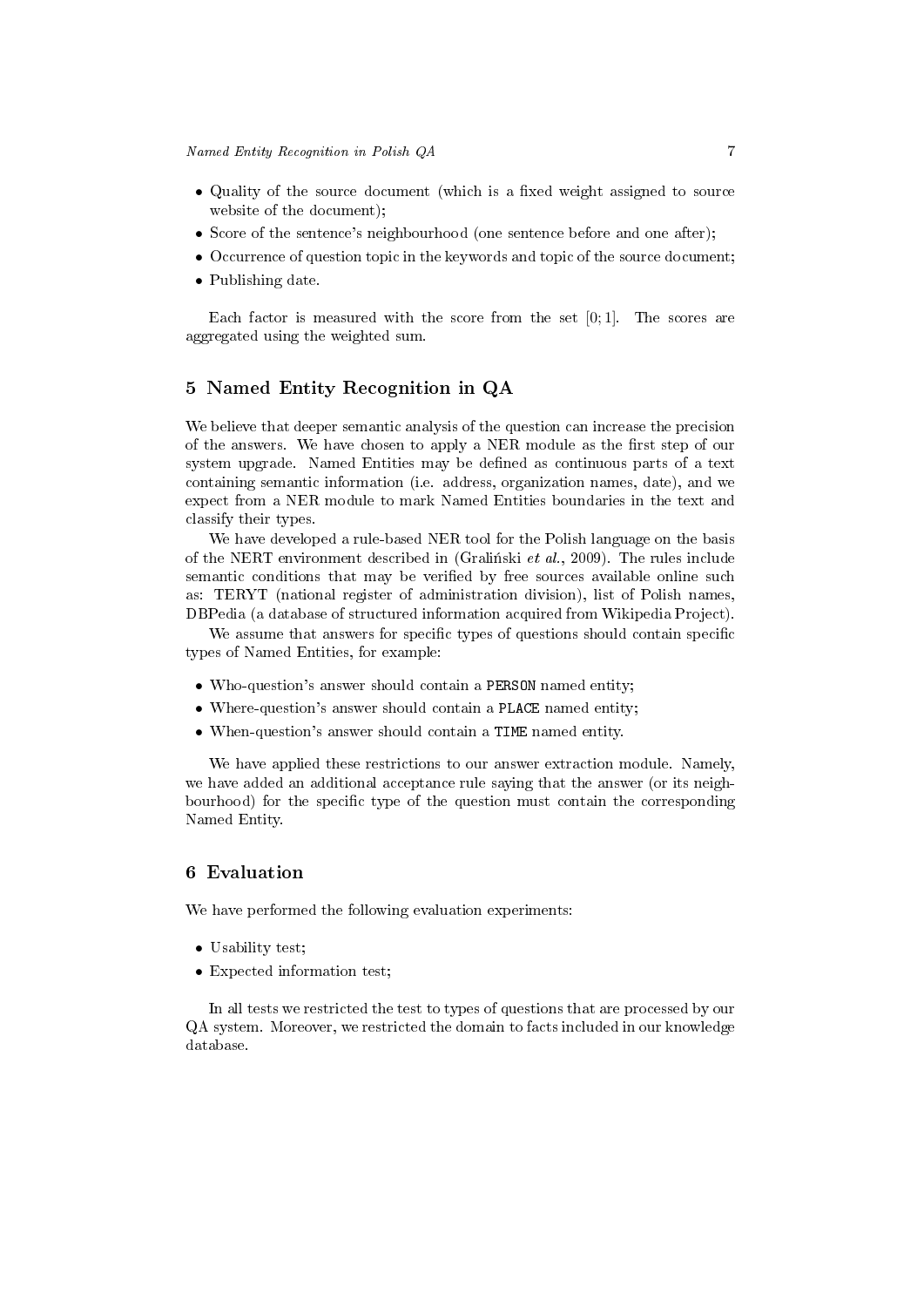#### 6.1 Usability test

The usability test aimed at comparison between our QA system, Polish opendomain QA system www.ktoco.pl and Google search engine treated as a QA system. The experiment applied user-centred evaluation (Ong et al., 2008).

We have prepared a set of 25 test questions concerning information that may be found in sources indexed by our system. The answers of the three systems were ranked by five students. Each student send each of the questions from test set to each of the compared systems. Then each student ranked returned answers in the scale from 1 (worst) to 5 (best). If no answer was delivered by the system (or the system crashed) the answer was given zero points. The results of the test are shown in Table 1.

#### 6.2 Expected information test

Expected information test is a kind of regression test based on the reference set of questions and information expected in the answer, following the idea of the TREC conference (Dang et al., 2007). Expected information were coded as a set of regular expressions. Each regular expression was given a weight from the set between 0 and 1. The answer is scored with maximum weight of the set of regular expressions matching the answer's sentence. If more than one answer was given, all were considered (with a penalty factor of  $\frac{1}{k}$  were k is the order of the given answer). If no regular expression was matched, the answer was marked as wrong (with the score of zero). If no answer was given, the answer was marked as NULL (with no score given).

The test set had to be prepared manually. We created the test set in the following way. We chose a set of 500 random sentences from the indexed corpus, with two neighbouring sentences. Each chunk was checked manually. If it contained essential information, we created a question for the chunk and a set of regular expressions for expected information. Finally we created a set of 65 questions with the expected information. A sample of the set is shown below:

### Question: Gdzie siedzi Madoff? 1 qr{więzieni.\*\s+.\*Północn.\*Karolin} # North Carolina Prison 0.2 qr{wiezieni} # prison

In our expected information test the questions were processed by our QA system (with NER module switched on and off) and ktoco.pl QA system. In test we

|                         | Hipisek.pl   Ktoco.pl   Google |      |      |
|-------------------------|--------------------------------|------|------|
| Total score             | 258                            | 189  | 221  |
| Average score           | 2,06                           | 1,51 | 1,77 |
| No answer               | 43                             | 59   | 43   |
| Perfect answer (mark 5) | 20                             | 14   | 13   |

Table 1: Summarized results of Usability test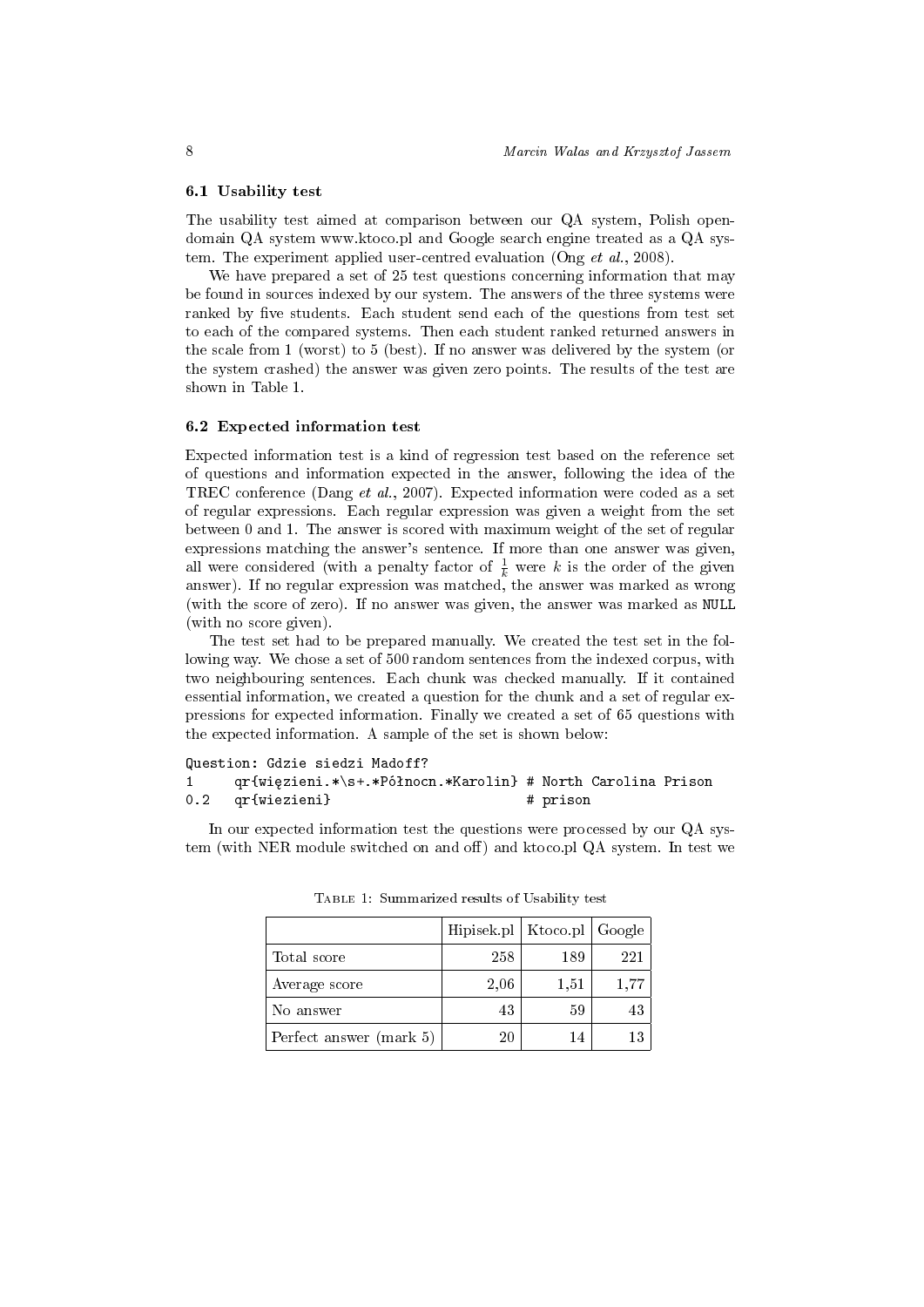computed:

- Answered questions  $-$  a number of questions with any answer given;
- Questions with correct answer  $-$  a number of questions with correct answer provided among all given;
- Answers provided  $-$  a total number of answers provided for all questions (both systems provide multiple answers for single question);
- Correct answers  $-$  a total number of correct answers among all given.

We used the F-score measure for system comparison, where precision and recall were calculated as follows:

> $Precision = \frac{\text{total score}}{\text{total}}$ maximum possible score

Recall = number of questions with any correct answer total number of questions

Results of our test are given in table 2

# 6.3 Comments

In both tests we achieved a better overall score of our system, than reference systems. However absolute scores are not satisfying. A slight diffrence between the usability test's score of Google and our system indicates that on the current stage of system development increase of usability is practically unnoticable (scores are better on average of 0,3 point).

The results of the second evaluation experiment show that our approach of question processing and extraction is reasonable. By adding NER module we could considerably increase the score obtained by our system (by approximately 40%).

|                               | Hipisek.pl NER | Hipisek.pl (no NER) | Ktoco.pl |
|-------------------------------|----------------|---------------------|----------|
| Answered questions            | 44             | 49                  | 64       |
| Questions with correct answer | 24             | 19                  | 19       |
| Answers provided              | 142            | 159                 | 195      |
| Correct answers               | 41             | 31                  | 43       |
| Precision                     | 0,24           | 0,16                | 0,18     |
| Recall                        | 0.37           | 0,29                | 0.29     |
| F-score                       | 0.29           | 0.21                | 0,22     |

Table 2: Results of expected information test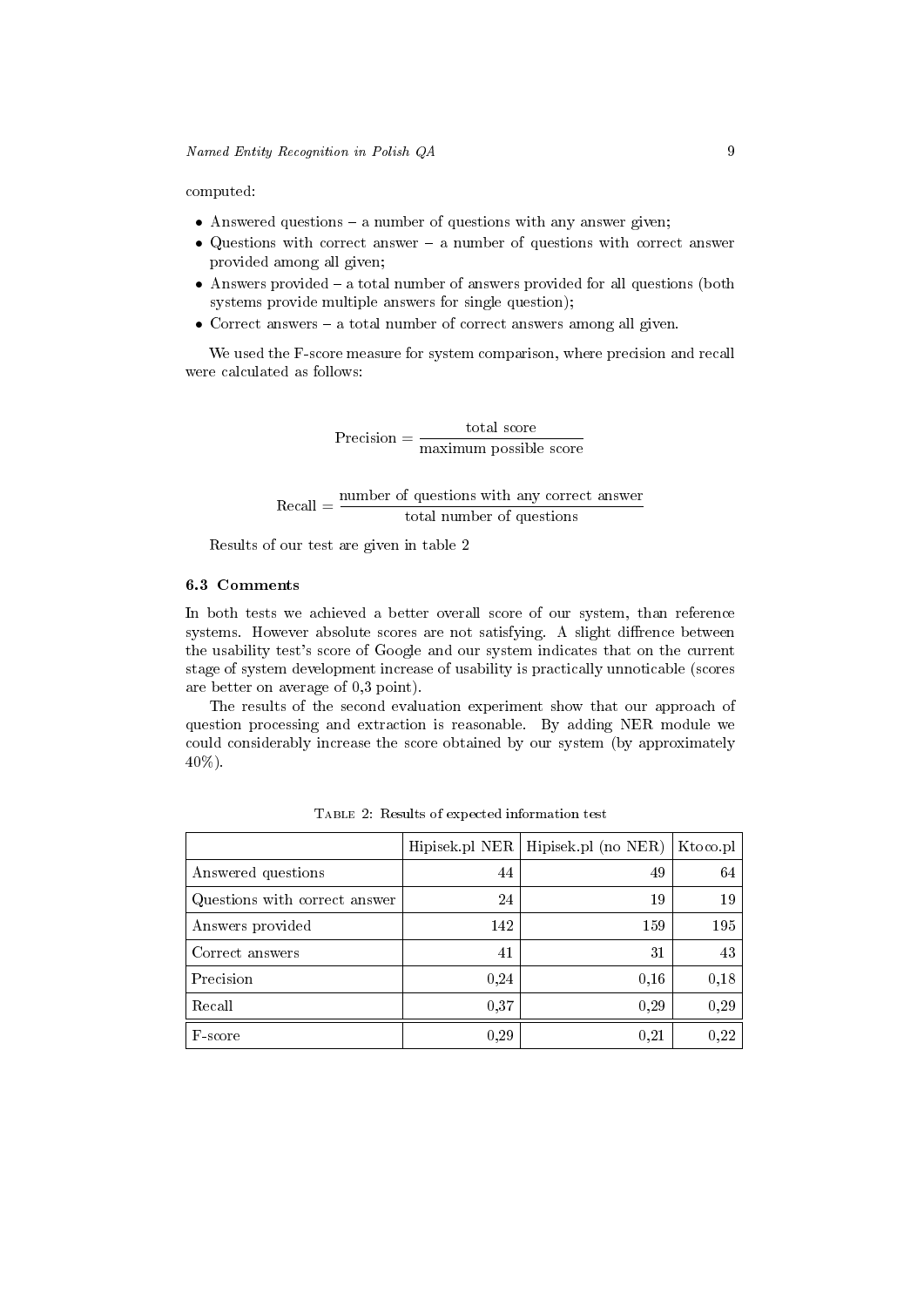Detailed scores show that the main diffrence between ktoco system and our system is the number of answers returned. Ktoco system returns as many answers as possible which are unlikely correct. In our approach we provide less answers, with significant higher ratio of correct ones. Our system fulfills the general idea of QA systems of providing answers as precise as posible.

## 7 Conclusions and future plans

The paper reports the status of a developing QA system, hipisek. At the moment the system uses shallow QA methodology but our aim is to systematically incorporate deeper mechanisms. The first step was the usage of a NER tool. Evaluation tests imply that the effort significantly improved the quality of the answers. In the nearest future we intend to verify the influence of deep syntactic parsing on the performance of the system

## References

- Andrew Aksyonoff (2001), Sphinx Free open-source SQL full-text search engine, www.sphinxsearch.com.
- P. Atzeni, R. Basili, D. Hansen, P. Missier, P. Paggio, M. Pazienza, and F. Zanzotto (2004), Ontology-based Question Answering in a Federation of University Sites: the MOSES Case Study, in Proceedings of the 9th International Conference on Applications of Natural Language to Information Systems (NLDB), Manchester, United Kingdom.
- Eric Brill, Susan Dumais, and Michele Banko (2002), An Analysis of the AskMSR Question-Answering System, in Proceedings of EMNLP 2002.
- Aleksander Buczyński and Adam Przepiórkowski (2008), ♦ Demo: An Open Source Tool for Partial Parsing and Morphosyntactic Disambiguation, in Proceedings of the Sixth International Language Resources and Evaluation (LREC'08), European Language Resources Association (ELRA), Marrakech, Morocco.
- Jim Cowie, Evgeny Ludovik, Hugo Molina-Salgado, Sergei Nirenburg, and Svetlana SCHEREMETYEVA (2000), Automatic Question Answering, Proceedings of the RIAO Conference.
- Hoa Trang Dang, Jimmy Lin, and Diane Kelly (2007), Overview of the TREC 2007 Question Answering Track, in Proceedings of the Sixteenth Text REtrieval Conference (TREC 2007), Gaithersburg, Maryland.
- Junlan Feng (2008), Question Answering with Question Answer Pairs on the Web.
- Filip GRALIŃSKI, Krzysztof JASSEM, and Michał MARCIŃCZUK (2009), An Environment for Named Entity Recognition and Translation, in Proceedings of the 13th Annual Conference of the  $EAMT$ , pp. 88-96, Barcelona.
- Filip GRALIŃSKI and Marcin WALAS (2009), Looking for new words out there, in Proceedings of the International Multiconference on Computer Science and Information  $Technology, volume 4, pp. 213-218, Mragowo.$
- A Harabagiu and Cosmin Adrian Bejan (2005), Question Answering Based on Temporal Inference, in In Proceedings of the AAAI-2005 Workshop on Inference for Textual Question Answering.